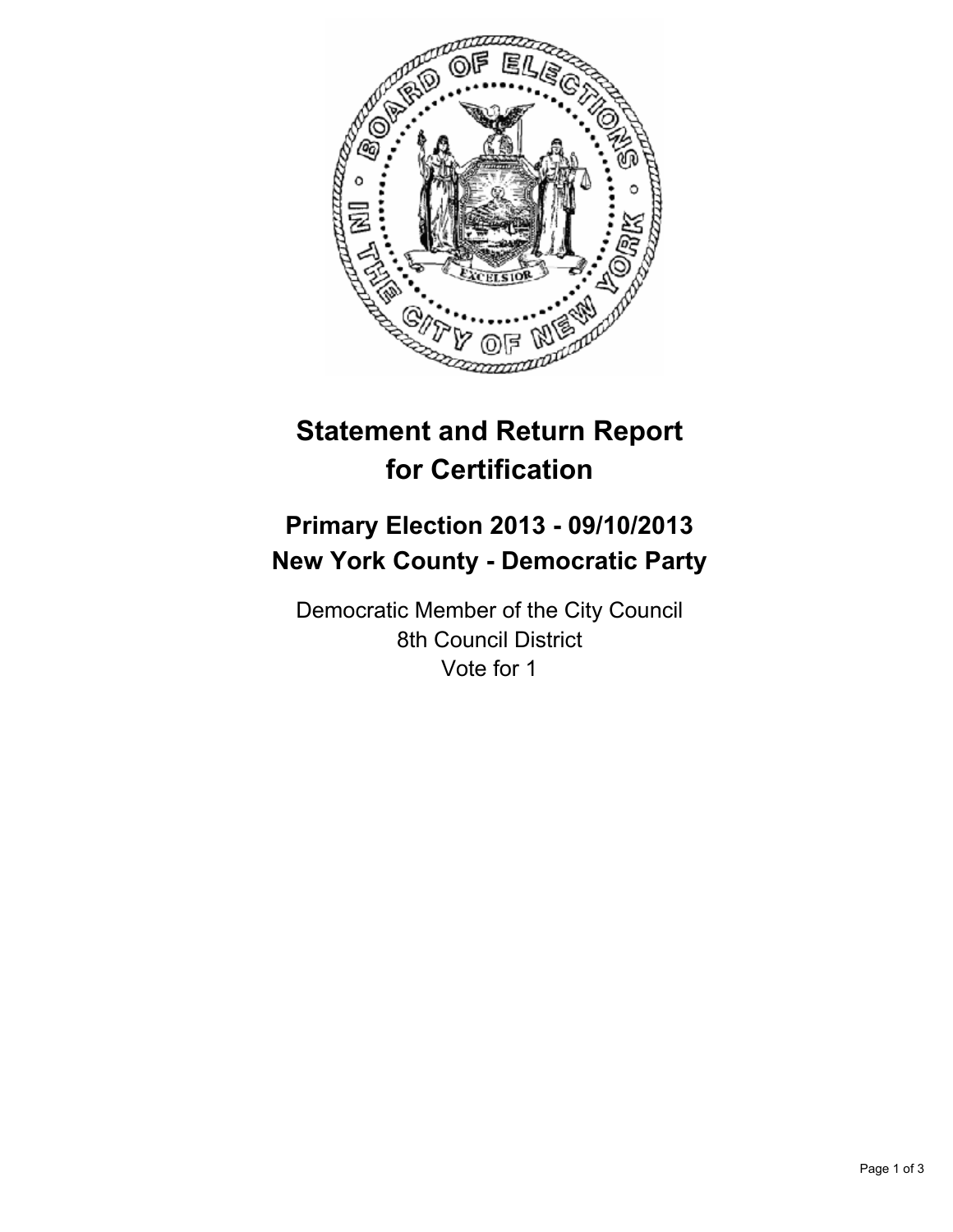

## **Assembly District 68**

| <b>EMERGENCY</b>             | 158   |
|------------------------------|-------|
| ABSENTEE/MILITARY            | 214   |
| <b>FEDERAL</b>               | 0     |
| <b>SPECIAL PRESIDENTIAL</b>  | 0     |
| <b>AFFIDAVIT</b>             | 137   |
| RALINA CARDONA               | 891   |
| <b>SEAN GARDNER</b>          | 701   |
| <b>GWEN GOODWIN</b>          | 578   |
| TAMIKA HUMPHREYS             | 675   |
| <b>MELISSA MARK-VIVERITO</b> | 2,749 |
| EDWARD N. SANTOS             | 870   |
| ANNABEL PALMA (WRITE-IN)     |       |
| SEAN GARDNER (WRITE-IN)      | 1     |
| TRISTAN MURRAY (WRITE-IN)    | 1     |
| <b>Total Votes</b>           | 6,467 |